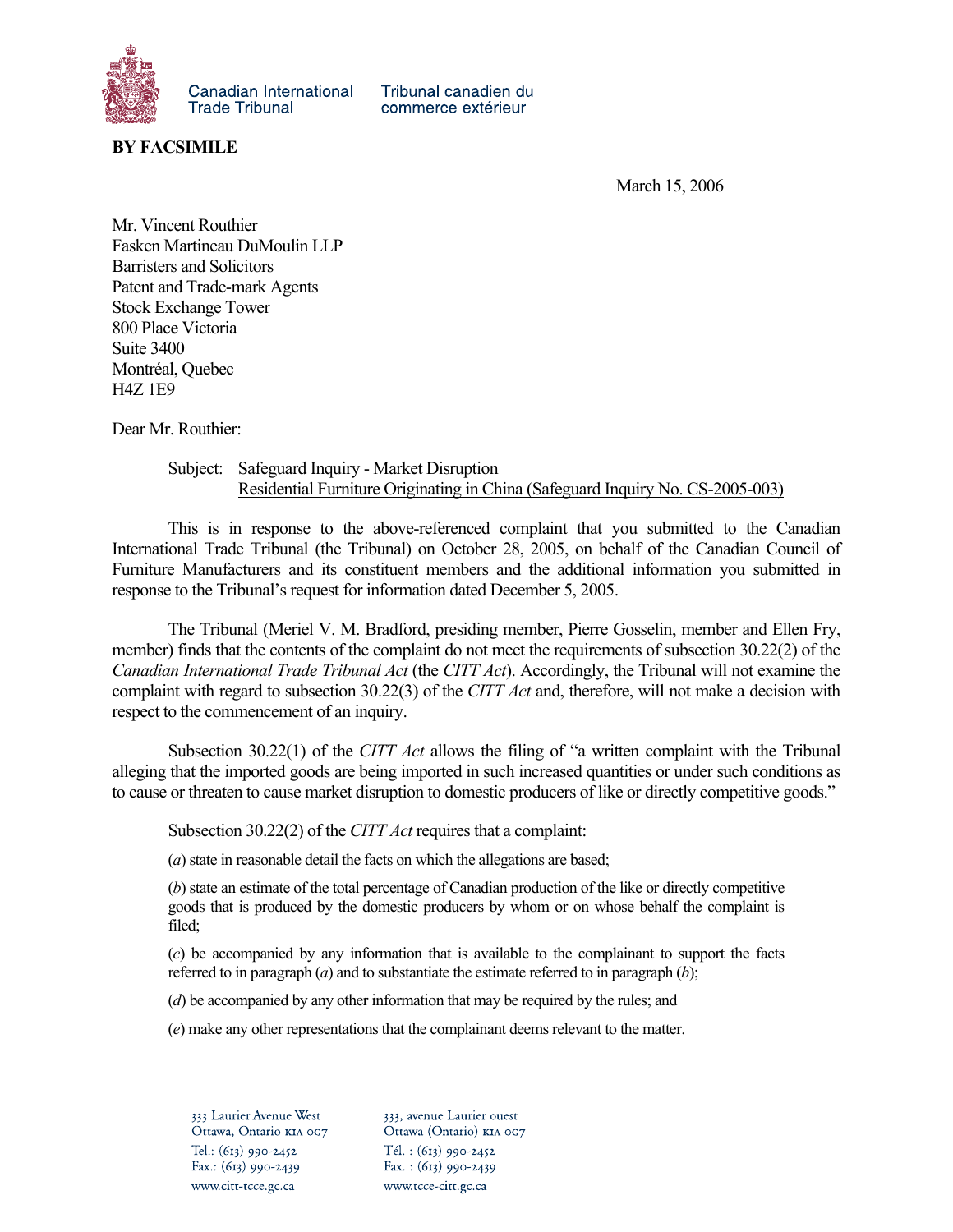It is important to note that subsection 30.22(1) of the *CITT Act* allows the filing of a complaint by or on behalf of producers "of goods that are **like or directly competitive** with goods originating in the People's Republic of China" [emphasis added] and paragraph 30.22(2)(*b*) requires that the complaint "state an estimate of the total percentage of Canadian production of the **like or directly competitive** goods that is produced by the domestic producers by whom or on whose behalf the complaint is filed". [emphasis added].

Under section 3 of the *Canadian International Trade Tribunal Regulations*, "like or directly competitive goods" are defined as:

(*a*) goods that are identical in all respects to the goods that are the subject of a complaint, or

(*b*) in the absence of any identical goods referred to in paragraph (*a*), goods the uses and other characteristics of which closely resemble those goods that are the subject of a complaint.

In considering the scope of your complaint, which covers a very broad range of products, there appears to be more than one class of like or directly competitive goods. The Tribunal has taken a similar position in a number of other cases, for example Reference No. GC-2001-001 (Steel) and Inquiry No. NQ-2004-001 (Fasteners), in determining whether there is more than one class of goods and whether they are like goods or directly competitive with each other. In the event that the Tribunal finds there is more than one class of goods, a separate injury analysis will be conducted for each class.

Accordingly, in order for the complaint to comply with subsection 30.22(2) of the *CITT Act*, the Tribunal requires information for each of the classes of like or directly competitive goods for which the complaint alleges market disruption or threat of market disruption to the domestic producers of like or directly competitive goods.

As an initial view, the Tribunal considered that "residential furniture" appeared to be divisible into eight different groups according to whether they were like or directly competitive goods. The Tribunal's letter of December 5, 2005, requested information on this basis. The different groups were:

- Group 1 Seats and Chairs—Upholstered
- Group 2 Seats and Chairs—Not Upholstered
- Group 3 Bedroom Furniture
- Group 4 Children's Furniture
- Group 5 Living Room Furniture
- Group 6 Dining Room, Kitchen/Dinette Furniture
- Group 7 Cabinets/Shelving and Other, of Metal, Not Elsewhere Specified
- Group 8 Cabinets/Shelving and Other, of Wood, Not Elsewhere Specified

In that regard, the Tribunal finds that the complaint which covers "residential furniture" does not provide the necessary information to comply with paragraphs 30.22(2)(*a*) and (*c*) of the *CITT Act*. Specifically, the complaint fails to provide sufficient support for or detail of the facts with regard to the allegations of market disruption or the threat of market disruption to domestic producers for each of the classes of like or directly competitive goods included within the range of goods identified in the complaint. Allegations with respect to market disruption or the threat of market disruption to domestic producers of like or directly competitive goods must be made for each class of like or directly competitive goods and evidence to support these allegations must also be provided for each of these classes.